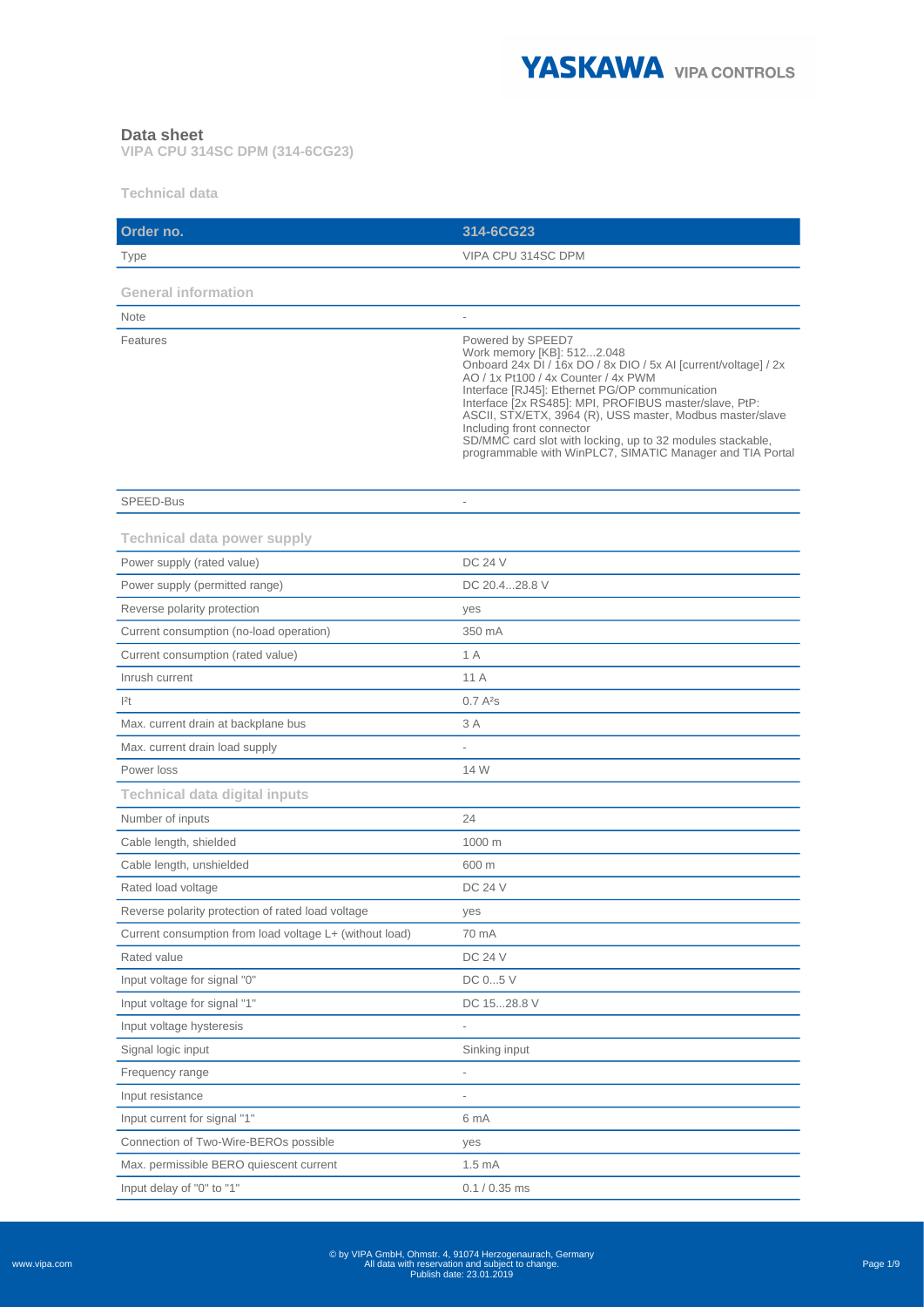

| Input delay of "1" to "0"                                              | $0.1 / 0.35$ ms          |
|------------------------------------------------------------------------|--------------------------|
| Number of simultaneously utilizable inputs horizontal<br>configuration | 24                       |
| Number of simultaneously utilizable inputs vertical configuration      | 24                       |
| Input characteristic curve                                             | IEC 61131-2, type 1      |
| Initial data size                                                      | 3 Byte                   |
|                                                                        |                          |
| <b>Technical data digital outputs</b>                                  |                          |
| Number of outputs                                                      | 16                       |
| Cable length, shielded                                                 | 1000 m                   |
| Cable length, unshielded                                               | 600 m                    |
| Rated load voltage                                                     | <b>DC 24 V</b>           |
| Reverse polarity protection of rated load voltage                      |                          |
| Current consumption from load voltage L+ (without load)                | 100 mA                   |
| Total current per group, horizontal configuration, 40°C                | 3 A                      |
| Total current per group, horizontal configuration, 60°C                | 2 A                      |
| Total current per group, vertical configuration                        | 2A                       |
| Output voltage signal "1" at min. current                              | $L+ (-0.8 V)$            |
| Output voltage signal "1" at max. current                              | $L+ (-0.8 V)$            |
| Output current at signal "1", rated value                              | 0.5A                     |
| Signal logic output                                                    | Sinking output           |
| Output current, permitted range to 40°C                                | 5 mA to 0.6 A            |
| Output current, permitted range to 60°C                                | 5 mA to 0.6 A            |
| Output current at signal "0" max. (residual current)                   | 0.5 <sub>mA</sub>        |
| Output delay of "0" to "1"                                             | $100 \mu s$              |
| Output delay of "1" to "0"                                             | $100 \mu s$              |
| Minimum load current                                                   | $\overline{a}$           |
| Lamp load                                                              | 5 W                      |
| Parallel switching of outputs for redundant control of a load          | possible                 |
| Parallel switching of outputs for increased power                      | not possible             |
| Actuation of digital input                                             | yes                      |
| Switching frequency with resistive load                                | max. 2.5 kHz             |
| Switching frequency with inductive load                                | max. 0.5 Hz              |
| Switching frequency on lamp load                                       | max. 2.5 kHz             |
| Internal limitation of inductive shut-off voltage                      | $L+ (-52 V)$             |
| Short-circuit protection of output                                     | yes, electronic          |
| Trigger level                                                          | 1 A                      |
| Number of operating cycle of relay outputs                             |                          |
| Switching capacity of contacts                                         | $\overline{\phantom{0}}$ |
| Output data size                                                       | 2 Byte                   |
| <b>Technical data analog inputs</b>                                    |                          |
| Number of inputs                                                       | 5                        |
| Cable length, shielded                                                 | 200 m                    |
| Rated load voltage                                                     | <b>DC 24 V</b>           |
| Reverse polarity protection of rated load voltage                      | yes                      |
| Current consumption from load voltage L+ (without load)                |                          |
| Voltage inputs                                                         | yes                      |
| Min. input resistance (voltage range)                                  | 100 kOhm                 |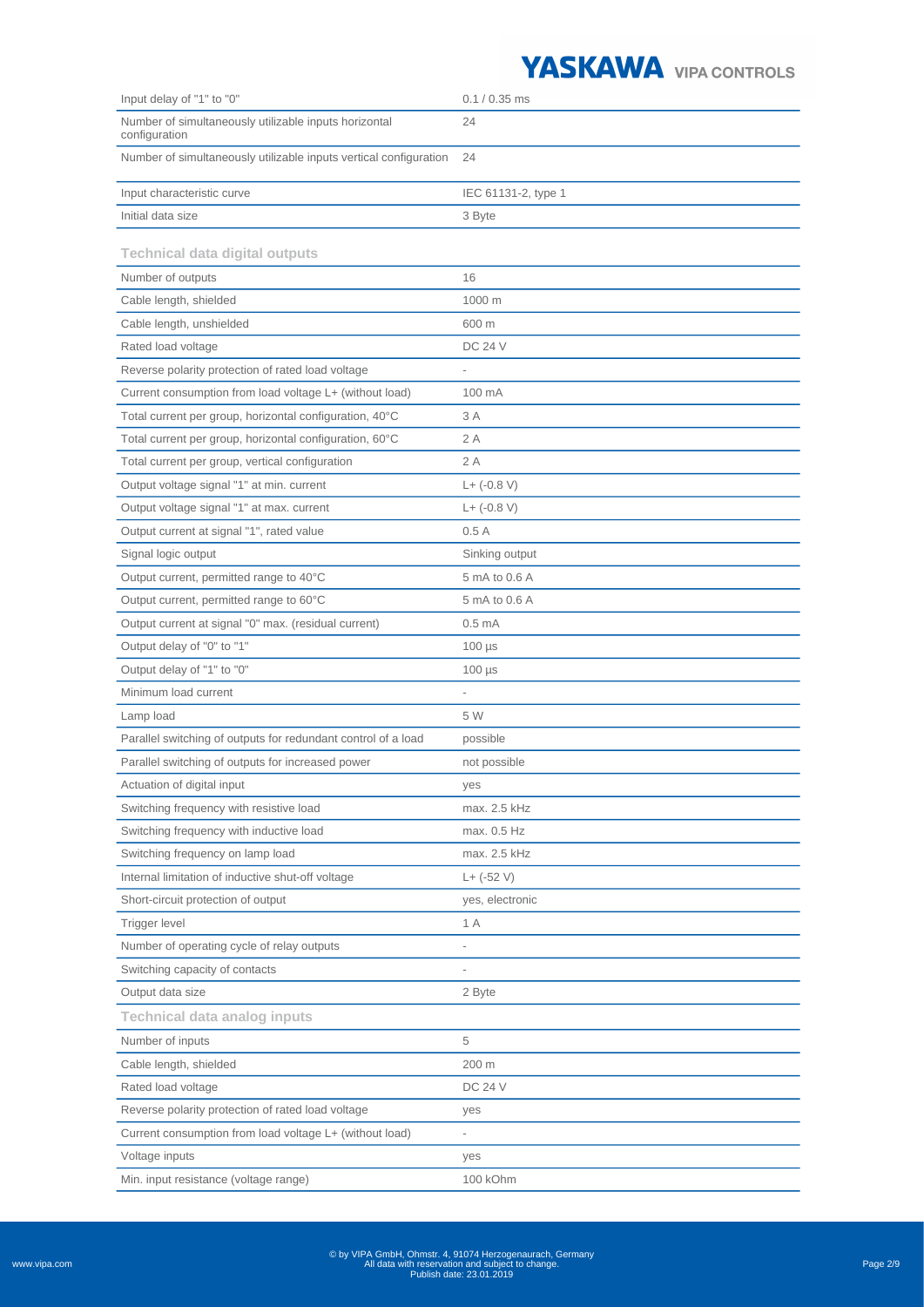

| Input voltage ranges                                        | $-10$ V $$ +10 V<br>$0 V  + 10 V$                     |
|-------------------------------------------------------------|-------------------------------------------------------|
| Operational limit of voltage ranges                         | $+/-0.3%$                                             |
| Operational limit of voltage ranges with SFU                |                                                       |
| Basic error limit voltage ranges                            | $+/-0.2%$                                             |
| Basic error limit voltage ranges with SFU                   |                                                       |
| Destruction limit voltage                                   | max. 30V                                              |
| Current inputs                                              | yes                                                   |
| Max. input resistance (current range)                       | 100 Ohm                                               |
| Input current ranges                                        | $-20$ mA $$ $+20$ mA<br>0 mA  +20 mA<br>+4 mA  +20 mA |
| Operational limit of current ranges                         | $+/-0.3%$                                             |
| Operational limit of current ranges with SFU                |                                                       |
| Basic error limit current ranges                            | $+/-0.2%$                                             |
| Radical error limit current ranges with SFU                 |                                                       |
| Destruction limit current inputs (electrical current)       | max. 50mA                                             |
| Destruction limit current inputs (voltage)                  | max. 30V                                              |
| Resistance inputs                                           | yes                                                   |
| Resistance ranges                                           | 0  600 Ohm                                            |
| Operational limit of resistor ranges                        | $+/-0.4%$                                             |
| Operational limit of resistor ranges with SFU               |                                                       |
| Basic error limit                                           | $+/-0.2%$                                             |
| Basic error limit with SFU                                  |                                                       |
| Destruction limit resistance inputs                         | max. 15V                                              |
| Resistance thermometer inputs                               |                                                       |
| Resistance thermometer ranges                               | Pt100                                                 |
| Operational limit of resistance thermometer ranges          | $+/-0.6%$                                             |
| Operational limit of resistance thermometer ranges with SFU |                                                       |
| Basic error limit thermoresistor ranges                     | $+/-0.4%$                                             |
| Basic error limit thermoresistor ranges with SFU            | $\overline{\phantom{0}}$                              |
| Destruction limit resistance thermometer inputs             | max. 15V                                              |
| Thermocouple inputs                                         | $\overline{a}$                                        |
| Thermocouple ranges                                         |                                                       |
| Operational limit of thermocouple ranges                    | $\overline{a}$                                        |
| Operational limit of thermocouple ranges with SFU           |                                                       |
| Basic error limit thermoelement ranges                      | $\overline{a}$                                        |
| Basic error limit thermoelement ranges with SFU             | ÷,                                                    |
| Destruction limit thermocouple inputs                       |                                                       |
| Programmable temperature compensation                       |                                                       |
| External temperature compensation                           |                                                       |
| Internal temperature compensation                           |                                                       |
| Technical unit of temperature measurement                   | $^{\circ}$ C, $^{\circ}$ F, K                         |
| Resolution in bit                                           | 12                                                    |
| Measurement principle                                       | successive approximation                              |
| Basic conversion time                                       | 0.5 <sub>ms</sub>                                     |
| Noise suppression for frequency                             | 80 dB                                                 |
| Initial data size                                           | 10 Byte                                               |

**Technical data analog outputs**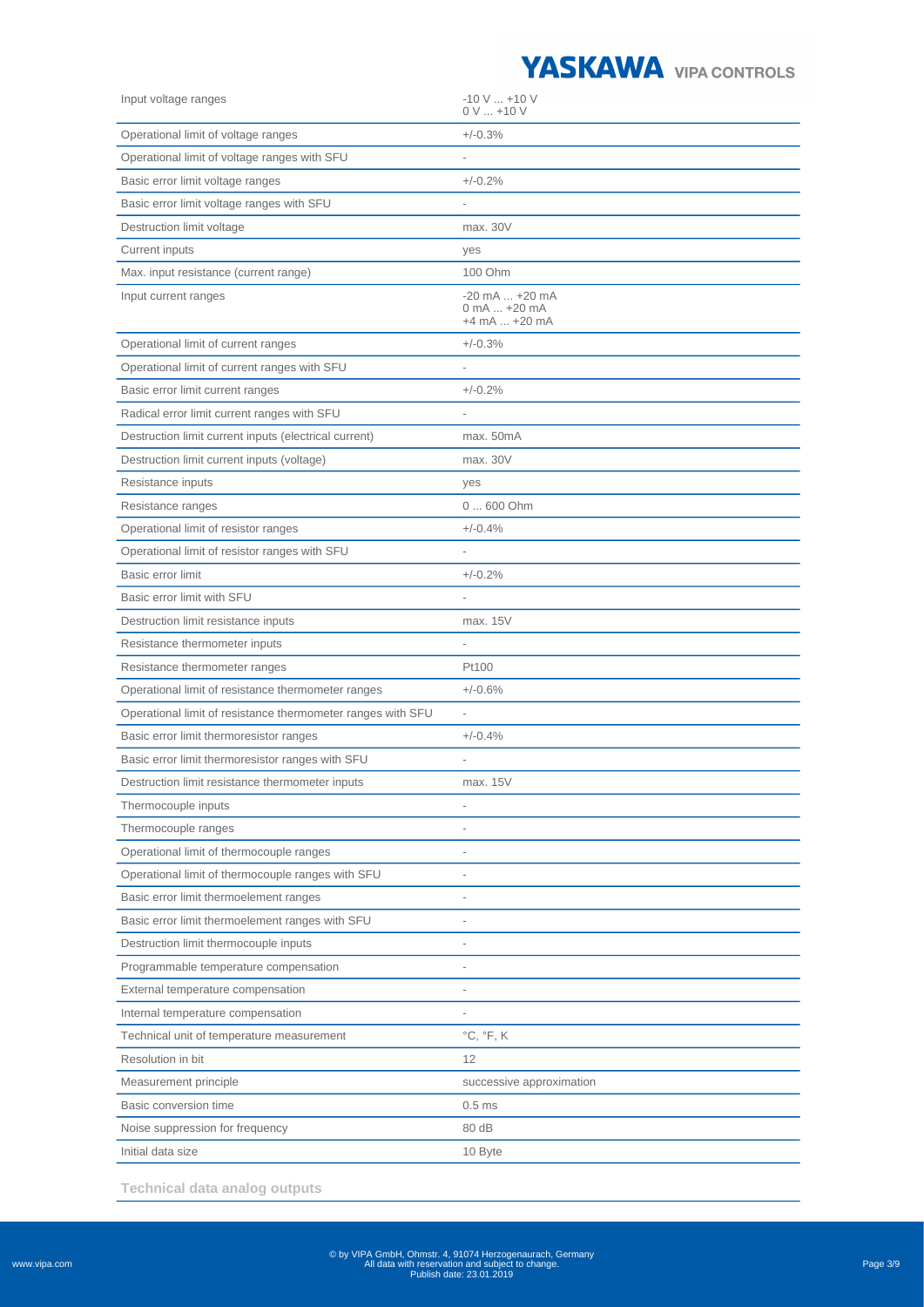| Number of outputs                                       | $\overline{2}$                                             |
|---------------------------------------------------------|------------------------------------------------------------|
| Cable length, shielded                                  | 200 m                                                      |
| Rated load voltage                                      |                                                            |
| Reverse polarity protection of rated load voltage       | $\overline{a}$                                             |
| Current consumption from load voltage L+ (without load) | $\overline{\phantom{a}}$                                   |
| Voltage output short-circuit protection                 | yes                                                        |
| Voltage outputs                                         | yes                                                        |
| Min. load resistance (voltage range)                    | 1 kOhm                                                     |
| Max. capacitive load (current range)                    | $1 \mu F$                                                  |
| Max. inductive load (current range)                     | $25 \text{ mA}$                                            |
| Output voltage ranges                                   | $-10$ V $$ +10 V<br>$0 V  + 10 V$                          |
| Operational limit of voltage ranges                     | $+/-0.2%$                                                  |
| Basic error limit voltage ranges with SFU               | $+/-0.1%$                                                  |
| Destruction limit against external applied voltage      | max. 16V (30V / 10s)                                       |
| <b>Current outputs</b>                                  | yes                                                        |
| Max. in load resistance (current range)                 | 500 Ohm                                                    |
| Max. inductive load (current range)                     | 10 mH                                                      |
| Typ. open circuit voltage current output                | 15 V                                                       |
| Output current ranges                                   | $-20$ mA $ + 20$ mA<br>0 mA  +20 mA<br>$+4$ mA $$ $+20$ mA |
| Operational limit of current ranges                     | $+/-0.3%$                                                  |
| Radical error limit current ranges with SFU             | $+/-0.2%$                                                  |
| Destruction limit against external applied voltage      | max. 16V (30V / 10s)                                       |
| Settling time for ohmic load                            | 0.5 <sub>ms</sub>                                          |
| Settling time for capacitive load                       | $0.5$ ms                                                   |
| Settling time for inductive load                        | 0.5 <sub>ms</sub>                                          |
| Resolution in bit                                       | 12                                                         |
| Conversion time                                         | 1 ms                                                       |
| Substitute value can be applied                         | no                                                         |
| Output data size                                        | 4 Byte                                                     |
| <b>Technical data counters</b>                          |                                                            |
| Number of counters                                      | $\overline{4}$                                             |
| Counter width                                           | 32 Bit                                                     |
| Maximum input frequency                                 | 60 kHz                                                     |
| Maximum count frequency                                 | 60 kHz                                                     |
| Mode incremental encoder                                | yes                                                        |
| Mode pulse / direction                                  | yes                                                        |
| Mode pulse                                              | yes                                                        |
| Mode frequency counter                                  | yes                                                        |
| Mode period measurement                                 | yes                                                        |
| Gate input available                                    | yes                                                        |
| Latch input available                                   | yes                                                        |
| Reset input available                                   |                                                            |
| Counter output available                                | yes                                                        |
| Load and working memory                                 |                                                            |
| Load memory, integrated                                 | 2 MB                                                       |
| Load memory, maximum                                    | 2 MB                                                       |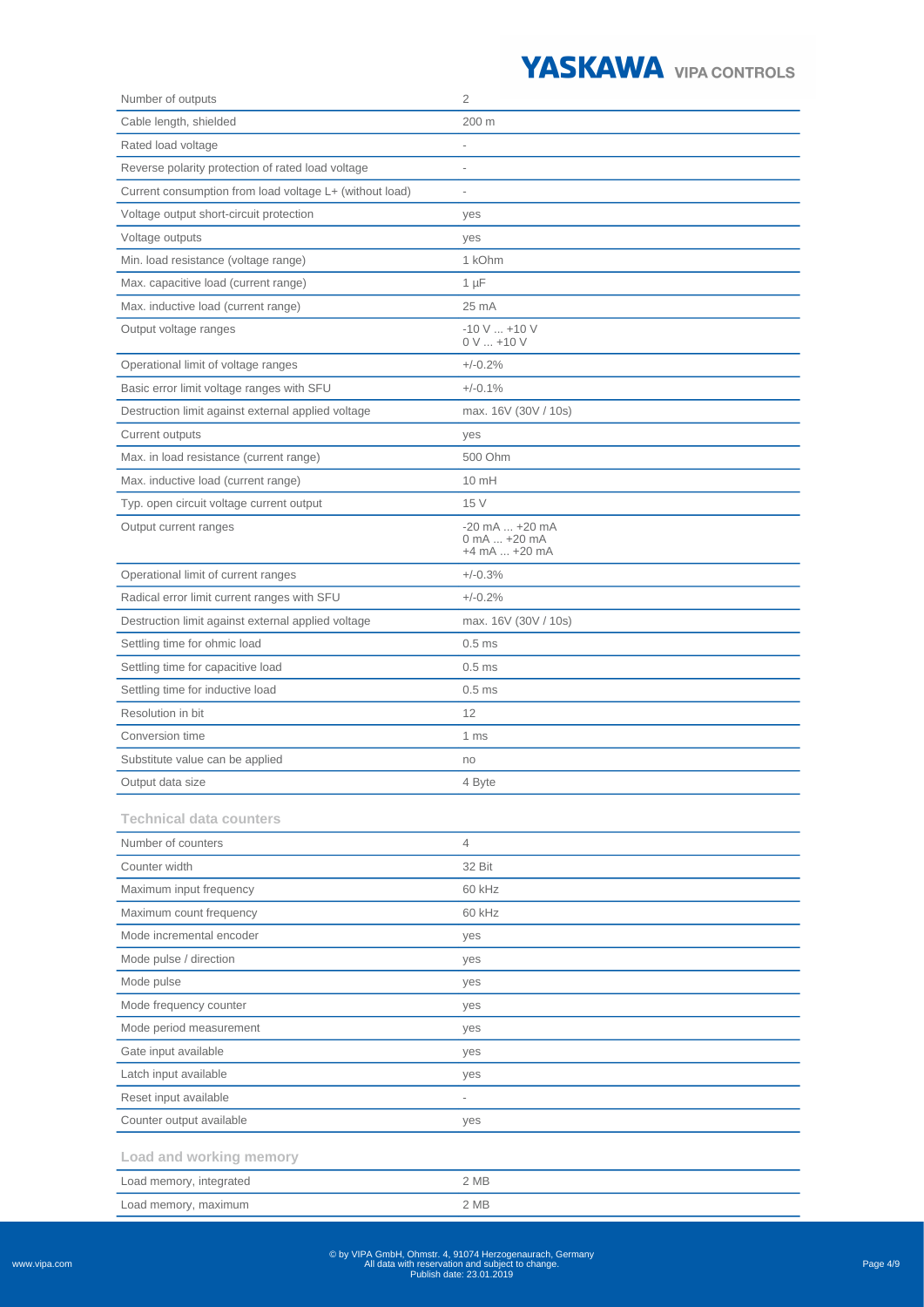| Work memory, integrated                                     | 512 KB                     |
|-------------------------------------------------------------|----------------------------|
| Work memory, maximal                                        | 2 MB                       |
| Memory divided in 50% program / 50% data                    | yes                        |
| Memory card slot                                            | SD/MMC-Card with max. 2 GB |
| <b>Hardware configuration</b>                               |                            |
| Racks, max.                                                 | 4                          |
| Modules per rack, max.                                      | 8                          |
| Number of integrated DP master                              | 1                          |
| Number of DP master via CP                                  | $\overline{4}$             |
| Operable function modules                                   | 8                          |
| Operable communication modules PtP                          | 8                          |
| Operable communication modules LAN                          | 8                          |
| <b>Status information, alarms, diagnostics</b>              |                            |
| Status display                                              | yes                        |
| Interrupts                                                  | yes                        |
| Process alarm                                               | yes                        |
| Diagnostic interrupt                                        | yes                        |
| Diagnostic functions                                        | no                         |
| Diagnostics information read-out                            | possible                   |
| Supply voltage display                                      | green LED                  |
| Group error display                                         | red SF LED                 |
| Channel error display                                       | red LED per group          |
| <b>Isolation</b>                                            |                            |
| Between channels                                            | yes                        |
| Between channels of groups to                               | 16                         |
| Between channels and backplane bus                          | yes                        |
| Between channels and power supply                           |                            |
| Max. potential difference between circuits                  | DC 75 V/ AC 50 V           |
| Max. potential difference between inputs (Ucm)              |                            |
| Max. potential difference between Mana and Mintern (Uiso)   | $\overline{\phantom{a}}$   |
| Max. potential difference between inputs and Mana (Ucm)     |                            |
| Max. potential difference between inputs and Mintern (Uiso) | $\overline{\phantom{a}}$   |
| Max. potential difference between Mintern and outputs       |                            |
| Insulation tested with                                      | DC 500 V                   |
| <b>Command processing times</b>                             |                            |
| Bit instructions, min.                                      | $0.01$ $\mu$ s             |
| Word instruction, min.                                      | $0.01$ $\mu$ s             |
| Double integer arithmetic, min.                             | $0.01$ $\mu$ s             |
| Floating-point arithmetic, min.                             | $0.06$ $\mu s$             |
|                                                             |                            |

**Timers/Counters and their retentive characteristics**

| Number of S7 counters                   | 512                    |
|-----------------------------------------|------------------------|
| S7 counter remanence                    | adjustable 0 up to 256 |
| S7 counter remanence adjustable         | CO. C7                 |
| Number of S7 times                      | 512                    |
| S7 times remanence                      | adjustable 0 up to 256 |
| S7 times remanence adjustable           | not retentive          |
| Data range and retentive characteristic |                        |

www.vipa.com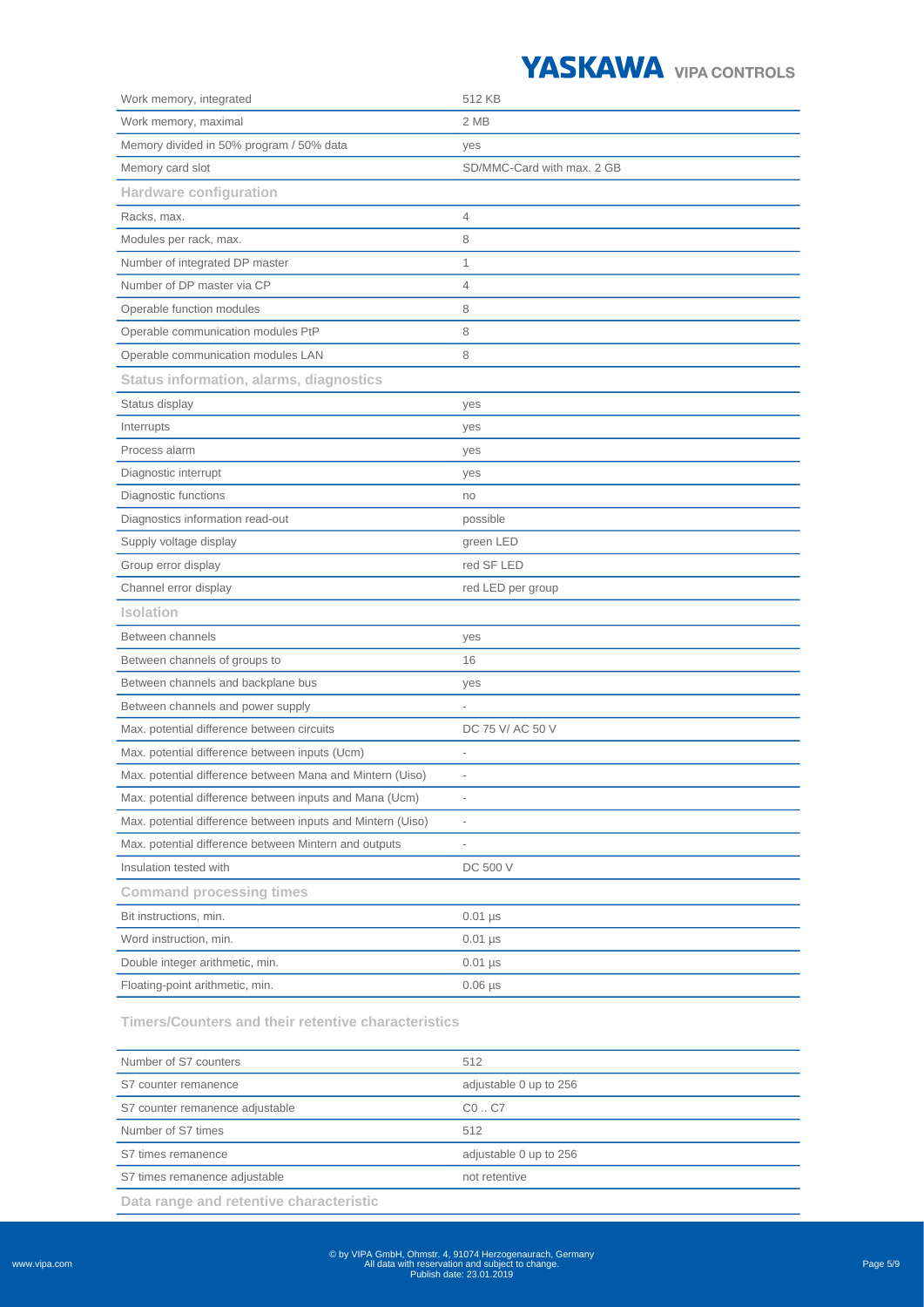

| Number of flags                                     | 8192 Byte              |
|-----------------------------------------------------|------------------------|
| Bit memories retentive characteristic adjustable    | adjustable 0 up to 256 |
| Bit memories retentive characteristic preset        | MB0  MB15              |
| Number of data blocks                               | 4095                   |
| Max. data blocks size                               | 64 KB                  |
| Max. local data size per execution level            | 510 Byte               |
| <b>Blocks</b>                                       |                        |
| Number of OBs                                       | 15                     |
| Number of FBs                                       | 2048                   |
| Number of FCs                                       | 2048                   |
| Maximum nesting depth per priority class            | 8                      |
| Maximum nesting depth additional within an error OB | 4                      |
| Time                                                |                        |
| Real-time clock buffered                            | yes                    |
| Clock buffered period (min.)                        | 6 w                    |
| Accuracy (max. deviation per day)                   | 10 <sub>s</sub>        |
| Number of operating hours counter                   | 8                      |
| Clock synchronization                               | yes                    |
| Synchronization via MPI                             | Master/Slave           |
| Synchronization via Ethernet (NTP)                  | no                     |
| Address areas (I/O)                                 |                        |
| Input I/O address area                              | 1024 Byte              |
| Output I/O address area                             | 1024 Byte              |
| Input process image maximal                         | 128 Byte               |
| Output process image maximal                        | 128 Byte               |
| Digital inputs                                      | 7856                   |
| Digital outputs                                     | 7904                   |
| Digital inputs central                              | 979                    |
| Digital outputs central                             | 986                    |
| Integrated digital inputs                           | 24<br>32               |
| Integrated digital outputs                          | 16<br>24               |
| Analog inputs                                       | 494                    |
| Analog outputs                                      | 495                    |
| Analog inputs, central                              | 253                    |
| Analog outputs, central                             | 250                    |
| Integrated analog inputs                            | 5                      |
| Integrated analog outputs                           | $\overline{2}$         |
| <b>Communication functions</b>                      |                        |
| PG/OP channel                                       | yes                    |
| Global data communication                           | yes                    |
| Number of GD circuits, max.                         | 4                      |
| Size of GD packets, max.                            | 22 Byte                |
| S7 basic communication                              | yes                    |
| S7 basic communication, user data per job           | 76 Byte                |
| S7 communication                                    | yes                    |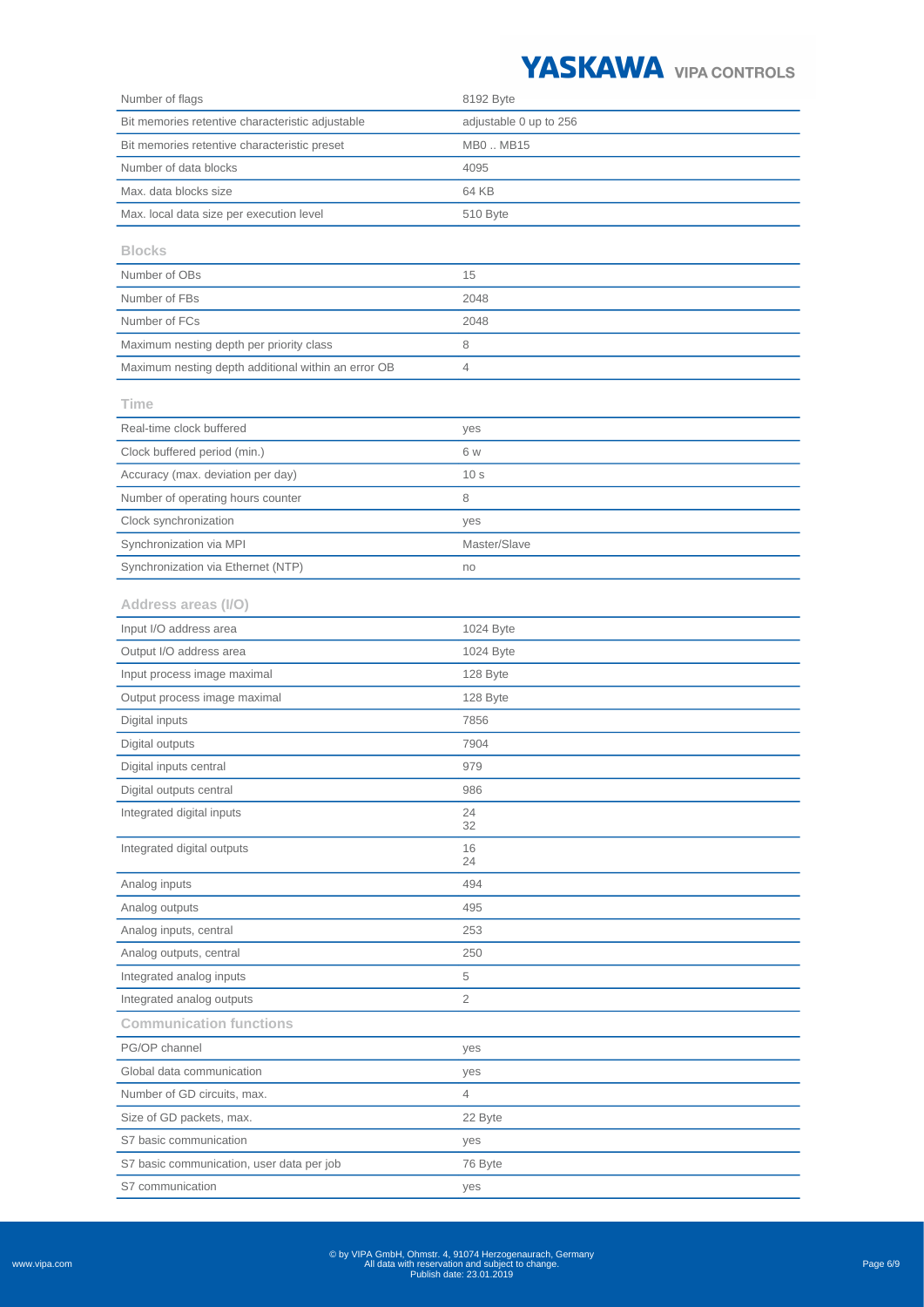| S7 communication as server            | yes                            |
|---------------------------------------|--------------------------------|
| S7 communication as client            |                                |
| S7 communication, user data per job   | 160 Byte                       |
| Number of connections, max.           | 32                             |
| <b>PWM</b> data                       |                                |
| <b>PWM</b> channels                   | $\overline{4}$                 |
| PWM time basis                        | $0.1$ ms $/ 1$ ms              |
| Period length                         | 465535 / 165535 * time base    |
| Minimum pulse width                   | 00.5 * Period duration         |
| Type of output                        | Highside with 1.1kOhm pulldown |
| <b>Functionality Sub-D interfaces</b> |                                |
| Type                                  | X <sub>2</sub>                 |
| Type of interface                     | <b>RS485</b>                   |
| Connector                             | Sub-D, 9-pin, female           |
| Electrically isolated                 |                                |
| <b>MPI</b>                            | yes                            |
| MP <sup>2</sup> I (MPI/RS232)         | $\overline{\phantom{a}}$       |
| DP master                             | $\overline{a}$                 |
| DP slave                              | $\overline{\phantom{a}}$       |
| Point-to-point interface              | yes                            |
| 5V DC Power supply                    | max. 90mA, non-isolated        |
| 24V DC Power supply                   | max. 100mA, non-isolated       |
|                                       |                                |
| Type                                  | X3                             |
| Type of interface                     | <b>RS485</b>                   |
| Connector                             | Sub-D, 9-pin, female           |
| Electrically incloted                 | 1100                           |

| Electrically isolated                | yes                      |
|--------------------------------------|--------------------------|
| <b>MPI</b>                           | $\overline{\phantom{a}}$ |
| MP <sup>2</sup> I (MPI/RS232)        | $\overline{a}$           |
| DP master                            | yes                      |
| DP slave                             | yes                      |
| Point-to-point interface             | yes                      |
| 5V DC Power supply                   | max. 90mA, isolated      |
| 24V DC Power supply                  | max. 100mA, non-isolated |
| <b>Functionality MPI</b>             |                          |
| Number of connections, max.          | 32                       |
| PG/OP channel                        | yes                      |
| Routing                              | yes                      |
| Global data communication            | yes                      |
| S7 basic communication               | yes                      |
| S7 communication                     | yes                      |
| S7 communication as server           | yes                      |
| S7 communication as client           | $\overline{\phantom{a}}$ |
| Transmission speed, min.             | 19.2 kbit/s              |
| Transmission speed, max.             | 187.5 kbit/s             |
| <b>Functionality PROFIBUS master</b> |                          |
| Number of connections, max.          | 32                       |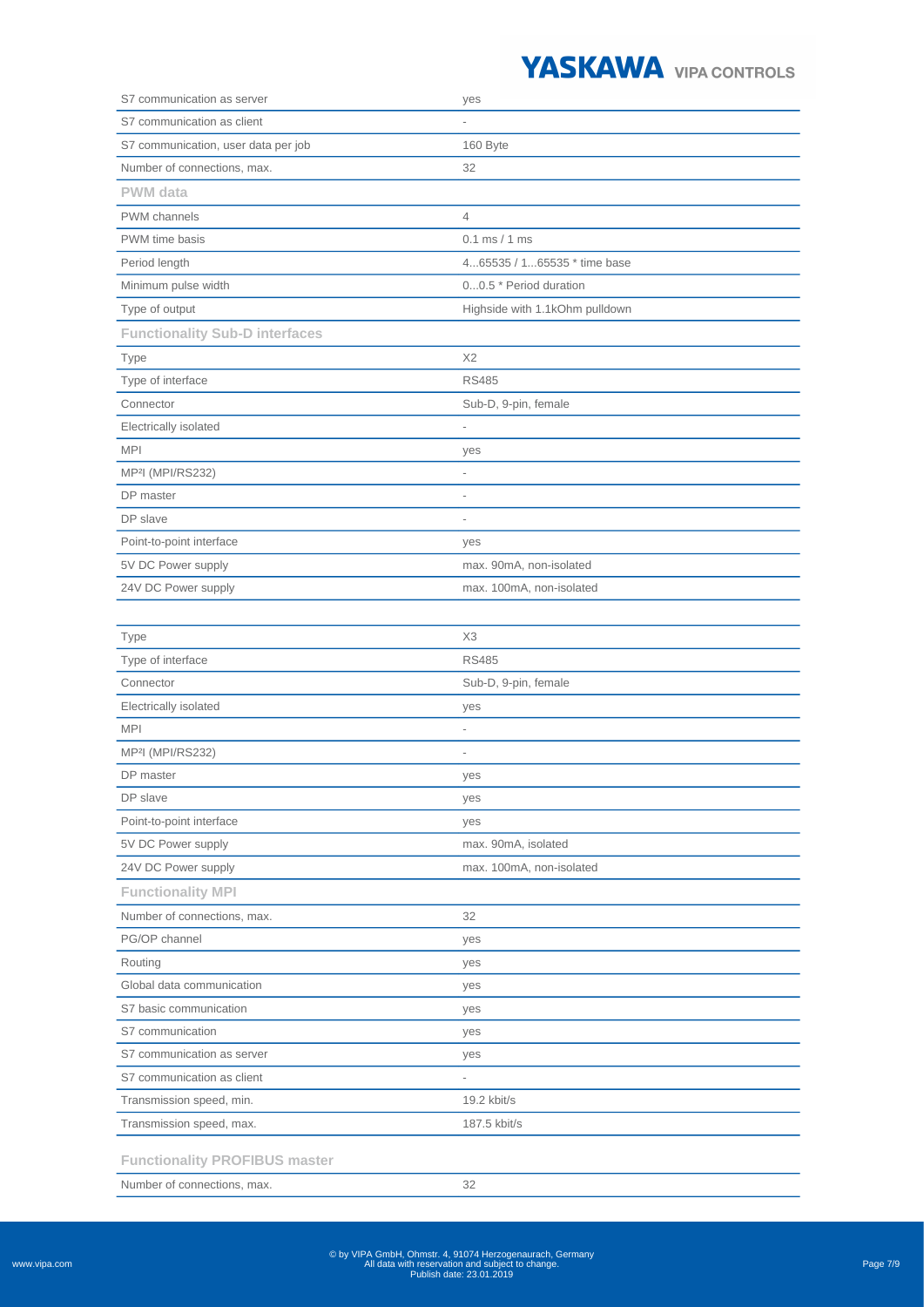| PG/OP channel                                       | yes                      |
|-----------------------------------------------------|--------------------------|
| Routing                                             | yes                      |
| S7 basic communication                              | yes                      |
| S7 communication                                    | yes                      |
| S7 communication as server                          | yes                      |
| S7 communication as client                          |                          |
| Activation/deactivation of DP slaves                | yes                      |
| Direct data exchange (slave-to-slave communication) | $\overline{\phantom{0}}$ |
| DPV1                                                | yes                      |
| Transmission speed, min.                            | 9.6 kbit/s               |
| Transmission speed, max.                            | 12 Mbit/s                |
| Number of DP slaves, max.                           | 32                       |
| Address range inputs, max.                          | 1 KB                     |
| Address range outputs, max.                         | 1 KB                     |
| User data inputs per slave, max.                    | 244 Byte                 |
| User data outputs per slave, max.                   | 244 Byte                 |
|                                                     |                          |
| <b>Functionality PROFIBUS slave</b>                 |                          |
| Number of connections, max.                         | 32                       |
| PG/OP channel                                       | yes                      |
| Routing                                             | yes                      |
| S7 communication                                    | yes                      |
| S7 communication as server                          | yes                      |
| S7 communication as client                          | $\frac{1}{2}$            |
| Direct data exchange (slave-to-slave communication) | $\overline{\phantom{0}}$ |
| DPV1                                                | yes                      |
| Transmission speed, min.                            | 9.6 kbit/s               |
| Transmission speed, max.                            | 12 Mbit/s                |
| Automatic detection of transmission speed           |                          |
| Transfer memory inputs, max.                        | 244 Byte                 |
| Transfer memory outputs, max.                       | 244 Byte                 |
| Address areas, max.                                 | 32                       |
| User data per address area, max.                    | 32 Byte                  |
| <b>Functionality RJ45 interfaces</b>                |                          |
| <b>Type</b>                                         | X <sub>5</sub>           |
| Type of interface                                   | Ethernet 10/100 MBit     |
| Connector                                           | <b>RJ45</b>              |
| Electrically isolated                               | yes                      |
| PG/OP channel                                       | yes                      |
| Number of connections, max.                         | 4                        |
| Productive connections                              | $\bar{ }$                |
| <b>Point-to-point communication</b>                 |                          |
| PtP communication                                   | yes                      |
| Interface isolated                                  | yes                      |
| RS232 interface                                     | $\overline{\phantom{0}}$ |
| RS422 interface                                     | $\overline{a}$           |
| RS485 interface                                     | yes                      |
| Connector                                           | Sub-D, 9-pin, female     |